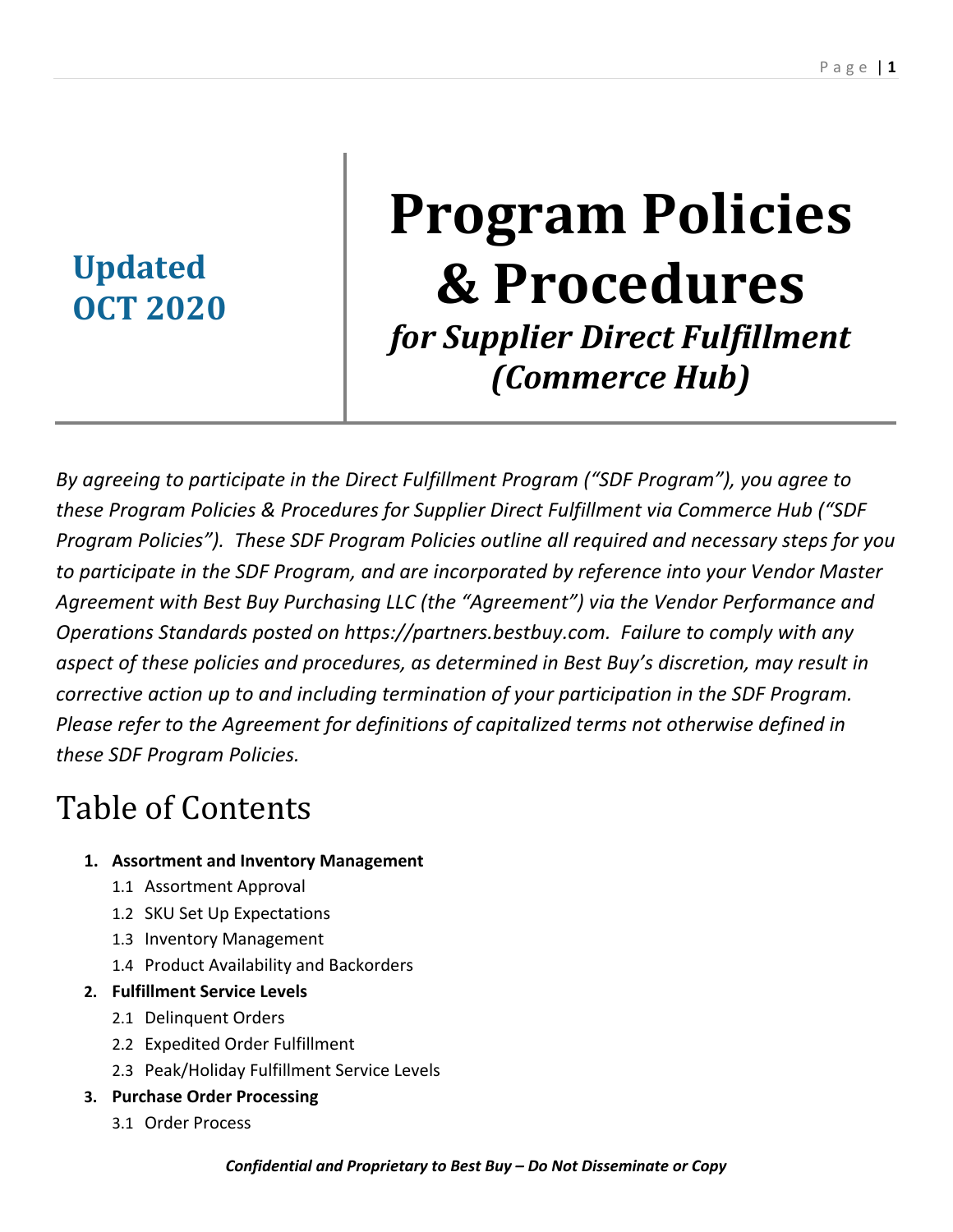- 3.2 Backorders/Vendor Delay
- 3.3 Order Cancellations
- 3.4 Order Reshipment
- 3.5 Order Consolidation
- 3.6 Partial Shipments
- 3.7 Substitutions

#### **4. Shipping Expectations**

- 4.1 Shipping Methods
- 4.2 Shipping Documentation
- 4.3 UPS Account Setting
- 4.4 Service Levels and Signature Required
- 4.5 LTL Deliveries
- 4.6 Packaging
- 4.7 Branding Standards
- 4.8 Packing List (Slip) (with example of an approved packing list/slip)

#### **5. Additional Policies and Procedures**

- 5.1 Accounts Payable
- 5.2 Customer Service Commitment

#### **1. Assortment and Inventory Management**

#### *1.1 Assortment Approval*

Vendor and Best Buy Merchant will collaborate to select the appropriate assortment for the SDF Program. The final assortment will be approved by the BBY Merchant and will be confirmed with Vendor via email.

#### *1.2 SKU Set Up Expectations*

- a. Upon assortment approval, Vendor agrees to obtain access to and complete tutorials for PDM (Product Data Management) found on Best Buy's vendor portal, https://partners.bestbuy.com.
- b. Vendor will utilize GDS (Global Data Synchronization) and the PDM portal for setting up all approved Best Buy SDF SKUs.
- c. Vendor will set up SKUs within 5 business days upon assortment approval from the Best Buy Merchant.
- d. For each SDF SKU, Vendor will provide Best Buy's third party content provider with all applicable hi-resolution images, video (if applicable) and copy within 5 business days of the request for content.
- e. Vendor will confirm that all approved SKUs that are setup will have positive inventory loaded in Commerce Hub at least 2 business days prior to the anticipated launch date (site display date).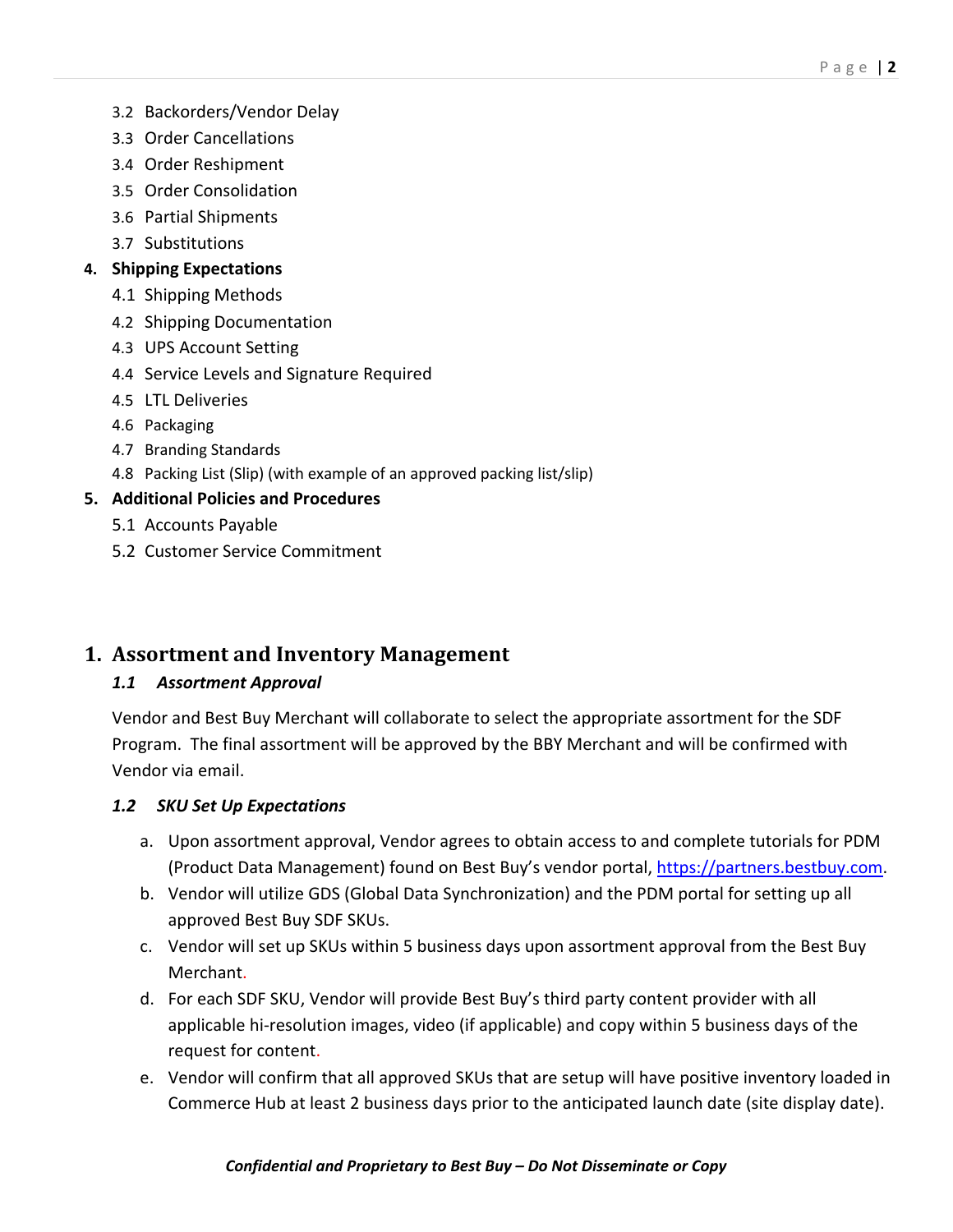- f. SKUs must be available for at least 90 days past the launch date (site display date), unless approved by the Best Buy Merchant.
- g. Vendor must communicate changes to SKU attributes (including but not limited to dimensions, product content and warranty) on a real-time basis.
- h. Vendor will communicate national promotions at least 4 weeks prior to the effective date.

#### *1.3 Inventory Management*

The SDF Program is a supplier managed inventory program. Vendor will guarantee 100% availability of all SDF SKUs approved by Best Buy sufficient to fulfill all Best Buy customer purchases (via Best Buy specific allocations) in accordance with these SDF Program Policies. Failure to maintain a consistent level of stock for the active assortment may result in SKU reduction or elimination of the assortment.

#### *1.4 Product Availability and Backorders*

Vendor will provide Best Buy with inventory availability via inventory feeds. Inventory feed files may be sent to Best Buy up to 8 times per day, however a minimum of 1 full inventory daily update is required. All SKUs should be flagged as available and only approved SKUs should be transmitted within the inventory feeds. Additionally, Vendor is responsible for zeroing out all Discontinued Product inventories and denoting such SKUs as discontinued in the Commerce Hub portal. Notification to your Best Buy Merchant must also be made at the time of discontinuing an item to ensure removal from the active assortment.

Vendor will need to confirm with their Merchant whether or not they will maintain an "On Hand" or "Available" inventory type.

**On Hand:** Vendor DOES NOT account for open demand in inventory feeds passed to Best Buy. (Best Buy then accounts for open demand and deducts from Vendor's inventory feed.)

**Available:** Vendor DOES account for open demand in inventory feeds passed to Best Buy. (Best Buy then does not account for open demand.)

## **2. Fulfillment Service Levels**

All new Vendors, when shipping parcel packages, will begin with a 3-5 business day shipping lead time message on www.bestbuy.com for each of their SKUs. Messaging will show "Usually Ships in 3-5 Business Days." However, Vendors are required to ship all orders within 2 business days of receiving the purchase order. After the earlier of 30 days or 200 orders, Best Buy will review fulfillment level performance. If at that time Vendor is shipping all orders within 1-2 business days, and meeting all operational expectations, the site messaging will be adjusted to "Usually Ships in 1-2 Business Days." Failure to meet the 1-2 business day service level may result in reduction or elimination of the SDF Product assortment. Vendors that consistently ship within 0-1 business days will have upgrading messaging. Best Buy reserves the right to change this messaging at any time at Best Buy's discretion.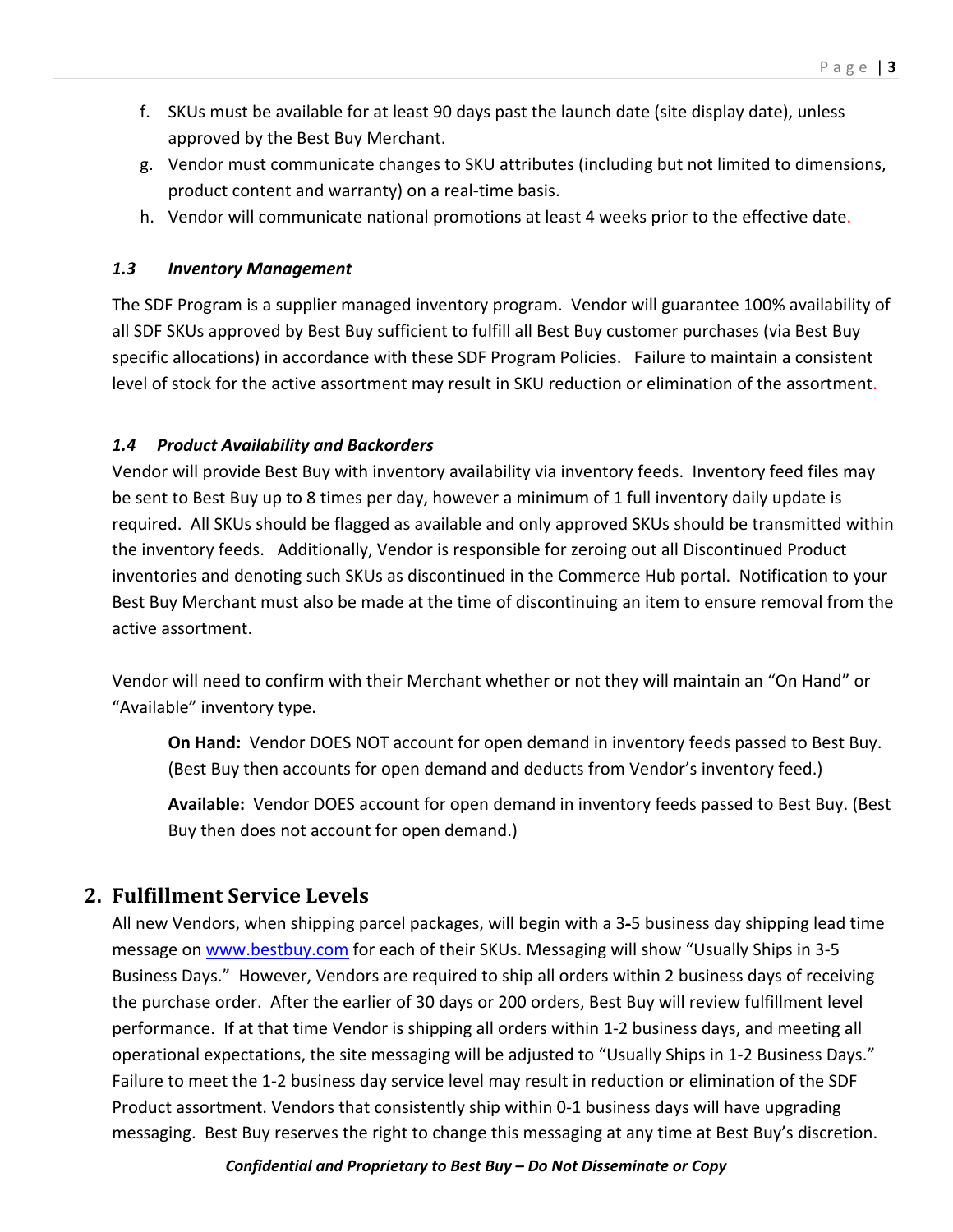The fulfillment window begins on the first full business day the Vendor has the order and ends when the order is ship confirmed in Commerce Hub. The fulfillment window excludes the first business day that the order is transmitted in Commerce Hub, as shown below.

|                    |            |                          | 2 Business Day Deliquency Chart      |            |            |             |          |          |     |            |            |            |
|--------------------|------------|--------------------------|--------------------------------------|------------|------------|-------------|----------|----------|-----|------------|------------|------------|
|                    |            | Week 1                   |                                      |            |            |             |          | Week 2   |     |            |            |            |
|                    |            | <b>Mon</b>               | <b>Tue</b>                           | <b>Wed</b> | <b>Thu</b> | <b>IFri</b> | Sat      | Sun      | Mon | <b>Tue</b> | <b>Wed</b> | <b>Thu</b> |
| Day Order Received | <b>Mon</b> | $\bf{0}$                 | c<br>э                               | c<br>э     | D          | D           | D        | D        | D   | D          | D          | D          |
|                    | <b>Tue</b> | $\blacksquare$           | $\bf{0}$                             | S          | S          | D           | D        | D        | D   | D          | D          | D          |
|                    | <b>Wed</b> |                          |                                      | $\bf{0}$   | S          | S           | D        | D        | D   | D          | D          | D          |
|                    | <b>Thu</b> | $\overline{\phantom{a}}$ |                                      |            | $\bf{0}$   | S           |          |          | S   | D          | D          | D          |
|                    | <b>Fri</b> | $\overline{\phantom{0}}$ |                                      | -          | $\,$       | $\bf{0}$    | -        | -        | S   | S          | D          | D          |
|                    | Sat        | $\overline{\phantom{0}}$ |                                      |            | -          | -           | $\bf{0}$ |          | S   | S          |            | D          |
|                    | Sun        | $\blacksquare$           |                                      |            |            | -           |          | $\bf{0}$ | c   | S          |            | D          |
|                    |            |                          | Days Until an Order Turns Delinquent |            |            |             |          |          |     |            |            |            |

| Day order is available in Commerce Hub     |
|--------------------------------------------|
| Shipping day with no deliquency            |
| Order is considered delinguent on this day |

#### *2.1 Delinquent Orders*

An order is considered delinquent when the line items on the order cannot be ship confirmed in Commerce Hub by the end of the  $2<sup>nd</sup>$  business day.

#### *2.2 Expedited Order Fulfillment*

Vendor will ship orders based on the SCAC (Standard Carrier Alpha Code) transmitted on the purchase order. This may include any of the following service codes:

- UPS Ground
- UPS Next Day Air
- $\bullet$  UPS 2<sup>nd</sup> Day Air
- Signature Required (for any of above service levels)
- LTL (Less than Truckload) Home Delivery

#### *2.3 Peak/Holiday Fulfillment Service Levels*

a. During peak times, Best Buy will communicate revised shipping cut-off times to Vendor. Vendors who are able to meet expedited fulfillment timeframes and still meet the Service Level requirements will be able to participate in our holiday guarantee, which will change the on-site messaging of SDF Product SKUs. Vendor acknowledges that in changing the on-site messaging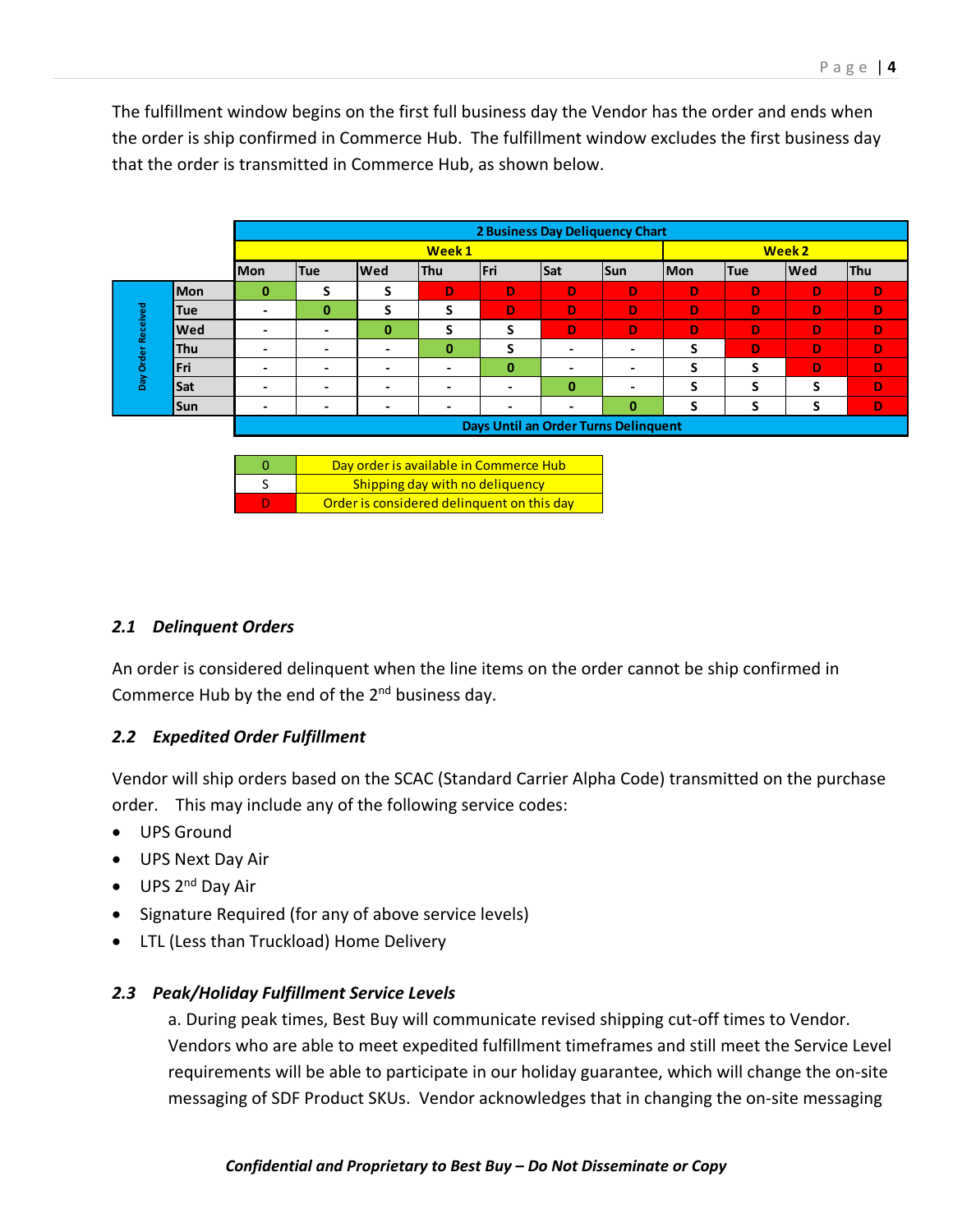during peak times, Vendor is confirming its ability to accommodate increased order volume without negatively impacting fulfillment Service Level expectations.

b. During holiday time periods, Best Buy may sponsor upgraded shipping programs to ensure customers receive their purchases in time for holiday gifting. Best Buy will communicate upgrades to shipping service levels on the purchase order. In exception cases, Vendors may be asked to manually change the shipping service to ensure timely delivery. Upgrades will be managed internally by Best Buy and will be processed at Best Buy's expense.

c. Vendor will notify Best Buy as soon as Vendor is aware of anything that may cause an interruption in service (warehouse closures, moves, holiday closures, inclement weather, etc.). The Vendor should notify Best Buy at a minimum of three weeks in advance for planned interruptions. Vendor will feed a "zero" for inventory during interruptions in service. Best Buy may also take action to adjust customer lead times or disable Vendor's SDF Product assortment during an interruption in service.

#### **3. Purchase Order Processing**

#### *3.1 Order Process*

Customers will make payment directly to Best Buy. Best Buy will electronically submit a purchase order to the Vendor that contains the customer's shipping address, the product UPC, and quantity to be shipped. Vendor will fulfill each SDF purchase order by shipping such Product to the designated shipping address, which may be one of Best Buy's facilities, the customer's home or another street address. Each purchase order will have only one "Ship To" address and one shipping service level type designated. A purchase order may consist of a single line item for a single unit, a single line for multiple units or multiple line items with multiple units. Best Buy transmits purchase orders to Vendor in near real time 365 days per year.

#### *3.2 Backorders / Vendor Delay*

Vendor must update the status of any order to "Backordered" in the Commerce Hub interface for any SDF Product not currently in Vendor's inventory. These orders need to be moved to a backordered status prior to the expiration of the 2-day SLA. Vendors are also required to zero out inventory the same day for any SKU in a backorder status. If an order for SDF Product out of stock can be fulfilled within 14 calendar days from the expected delivery date (customer promise date), it may remain on backorder. If an order cannot be fulfilled in that time period, it must be canceled by Vendor in Commerce Hub. Vendor will be responsible for updating Vendor's inventory feed, changing order statuses in Commerce Hub, and updating Best Buy regarding any canceled or discontinued statuses.

Vendor will zero out inventory the same day for any SKU that has open orders, but is backordered due to no inventory. Vendors are required to cancel any backorders that will not be fulfilled within 14 calendar days from the expected delivery date (customer promise date).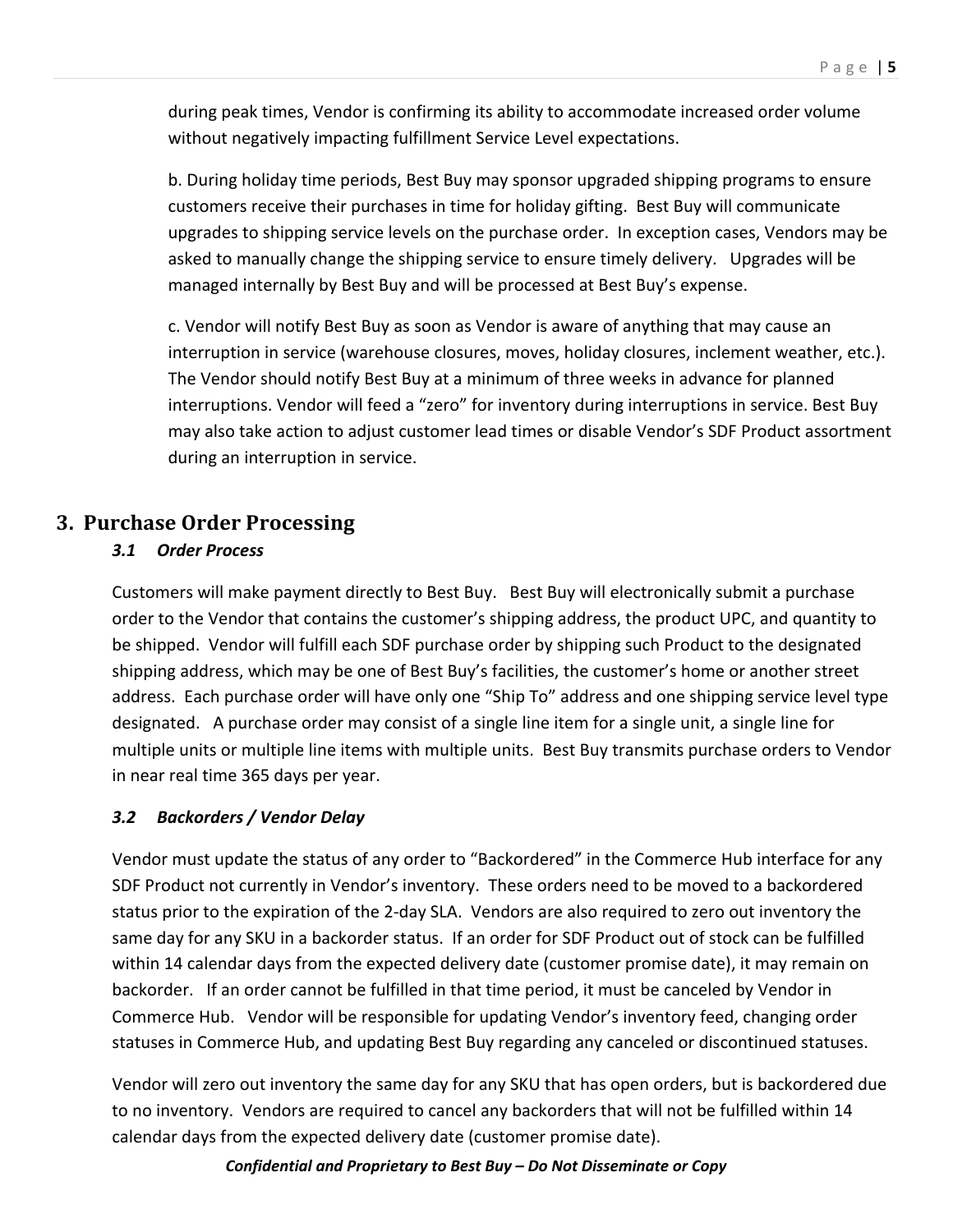#### *3.3 Order Cancellations*

In the event a cancelled order is shipped, neither the customer nor Best Buy will have responsibility to Vendor for payment of such order. Vendor is responsible for notifying Best Buy of any refused Product orders within 3 business days of the customer's delivery refusal. In the event an order cannot be filled, the Vendor may cancel an order through Commerce Hub. On occasion, Best Buy may initiate an order cancellation in its sole discretion for reasons such as a customer request, fraud or lack of a physical address. Best Buy will initiate cancellations for customer orders not fulfilled within 14 calendar days from the expected delivery date (customer promise date). In such case, Vendor must confirm within 24 hours to a phone or email request whether or not the Vendor was able to cancel the order prior to shipment. Shipments which are successfully stopped must be cancelled by Vendor in the Commerce Hub interface.

#### *3.4 Order Reshipment*

In cases of non-conforming, lost or damaged orders rejected by the customer, Best Buy will submit a new purchase order to satisfy a customer re-shipment request. Vendor will re-ship based on the new purchase order.

#### *3.5 Order Consolidation*

Vendors should use commercially reasonable efforts to consolidate all components of an accepted purchase order into one shipment to be delivered to the same designated shipping address.

#### *3.6 Partial Shipment***s**

Partial shipments on quantities within a line item are allowed. Vendors must ship available product and backorder or cancel remaining lines as outlined above.

#### *3.7 Substitutions*

Vendor may not make product substitutions. When Products are not available, Vendor must follow the process outlined above.

# **4. Shipping Expectations**

#### *4.1 Shipping Methods*

Vendor must conform to carrier and shipping methods specified on the corresponding purchase order. Best Buy's current carriers are UPS for parcel shipments and Pilot for LTL shipments. Use of nonapproved carriers is forbidden. Best Buy will not reimburse Vendor for shipments made with a nonapproved carrier. For all expedited and express orders, Vendor will use best efforts to ship items within one (1) business day of receiving Best Buy's purchase order. Vendor is responsible for all costs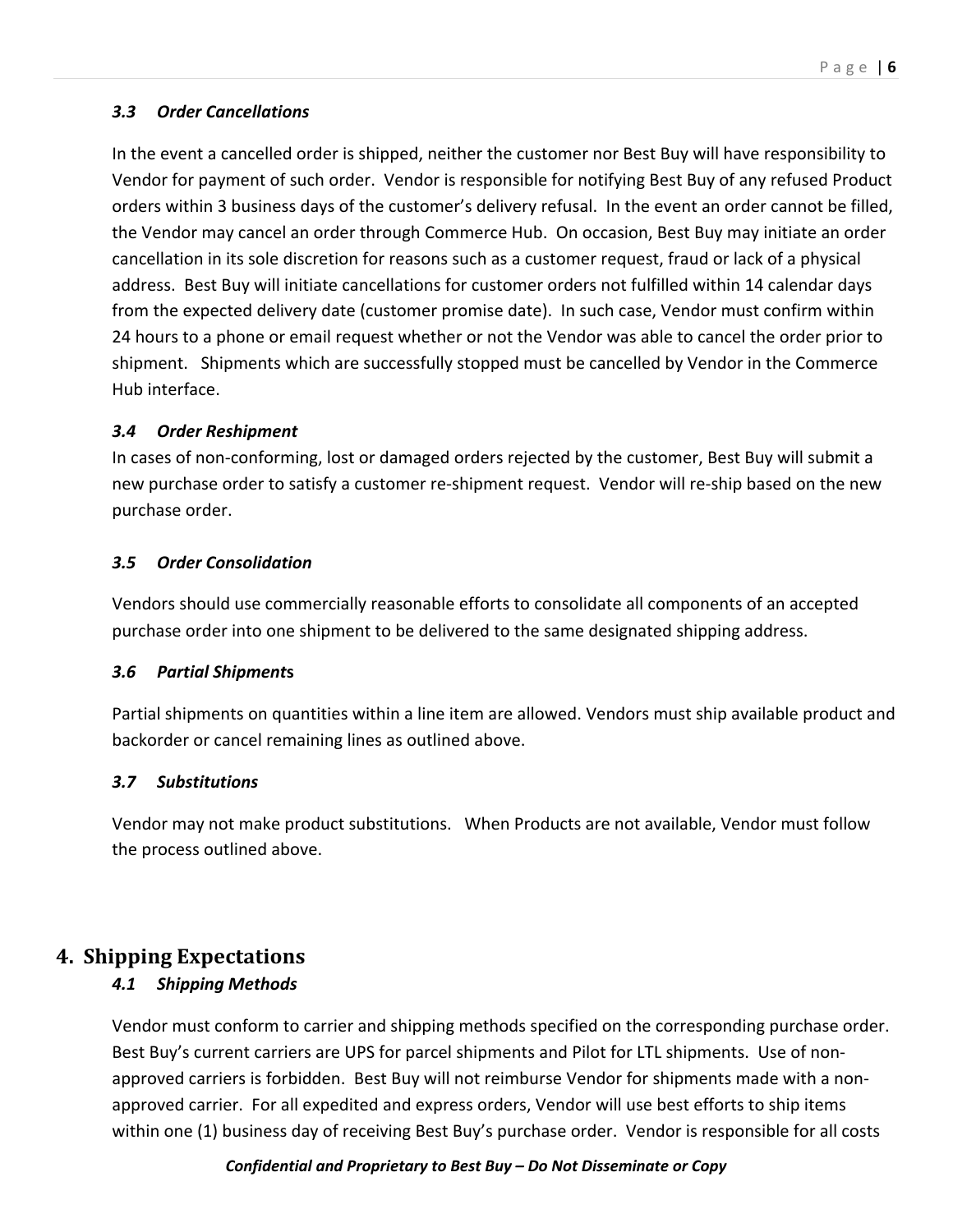incurred by Best Buy due to the Vendor's failure to use the carrier and service level indicated on the purchase order. Any manual purchase order shipping method overrides will be requested by Best Buy in writing.

#### *4.2 Shipping Documentation*

The "Ship To" address may be any residential or business address within the contiguous Unites States plus Hawaii and Alaska. APO/FPO and PO Box addresses are not supported for SDF, and all orders are blocked by Best Buy. If, however, Vendor receives an order with an APO/FPO or PO Box address, please contact your Best Buy-Order Management partner for resolution.

#### *4.3 UPS Account Setting*

Best Buy will provide Vendor with a Best Buy prepaid UPS account number to use for all Best Buy shipments.All UPS accounts will be setup based on Best Buy's criteria, which includes the following:

- Account will be set to Prepaid, with Best Buy as Shipper of Record
- UPS labels must print Best Buy Product Returns Center (PRC) address as return address
- The Best Buy purchase order number must be included in the UPS or Pilot reference field.

Vendor will provide a sample of Vendor's UPS label for review by Best Buy prior to launch in order to ensure the account is set up correctly.

#### *4.4 Service Levels and Signature Required*

Shipping methods may include Ground, 2<sup>nd</sup> Day Air, Next Day Air, and Signature Required. The shipping method will be designated by the SCAC (Standard Carrier Alpha Code) contained on the purchase order. Where order value or risk of theft is high, Best Buy may request Vendor to ship with Signature Required. This service level will be indicated on the SCAC code. Vendor will ship the item(s) as required by the applicable purchase order and send Best Buy confirmation through the appropriate SCAC code. SCAC codes will be configured during initial Commerce Hub set up and testing.

#### *4.5 LTL Deliveries*

Vendor will coordinate all LTL shipments with a Best Buy approved carrier through that carrier's pick up and scheduling processes. Vendor will submit an ASN (Advance Ship Notice) to Best Buy once the Product ships. For LTL deliveries, Vendor will comply with Best Buy's shipping multiplier requirements as outlined below. Where Vendor is unable to meet these requirements, the Vendor must notify Best Buy's Order Management team for assessment of shipping cost variations. The multiplier below defines how many products can be ordered per delivery charge and only applies to items that are on the same purchase order being shipped to the same address.

|  | $\parallel$ # of Units | <b>Delivery Charge</b> |
|--|------------------------|------------------------|
|--|------------------------|------------------------|

#### *Confidential and Proprietary to Best Buy – Do Not Disseminate or Copy*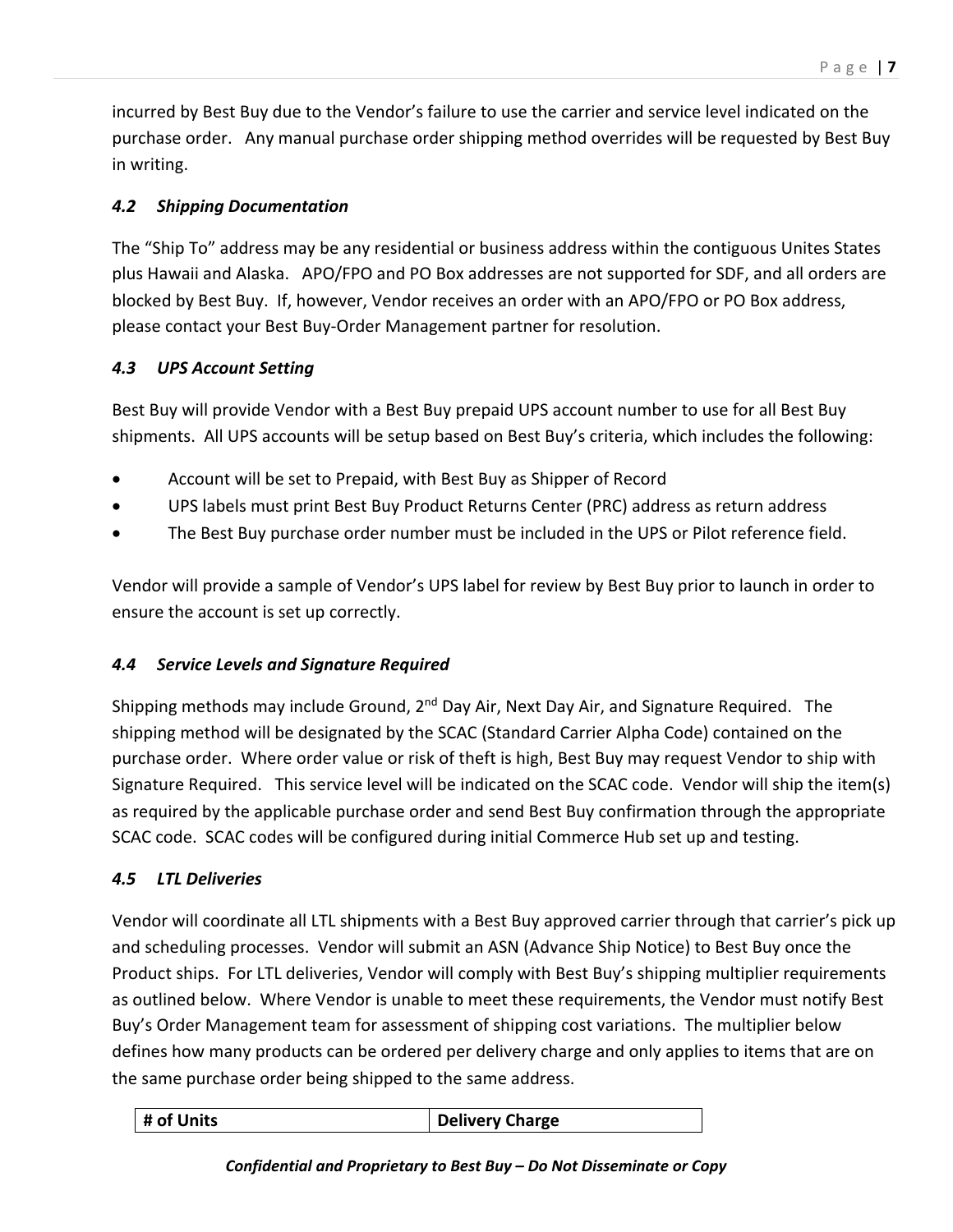| $1 - 3$  | $1x$ LTL Charge   |
|----------|-------------------|
| $4 - 7$  | 2 x LTL Charge    |
| $8 - 10$ | 3 x LTL Charge    |
| 11-9999  | 9999 x LTL Charge |

#### *4.6 Packaging*

Vendor will package Product(s) in a manner that prevents in-transit product damage. All packaging must meet the International Safe Transit Association (ISTA) testing standards. Guidelines can be found at http://ista.org/pages/procedures/testing-guidelines.php. Damage rates are monitored throughout the year. Excessive damage rates may result in one or more SDF Product SKUs being removed from the assortment until appropriate package adjustments are made. Packages will not be upgraded to a higher level of shipping service due to insufficient packaging. For any item being overboxed, the contents of the overbox shall be consumed to at least 75% capacity by the physical item being shipped.

#### *4.7 Branding Standards*

Vendor will comply with all Best Buy branding standards for all products shipped via the SDF Program. Best Buy must approve all branded documents prior to use. All inserts, including rebates, must receive prior written approval from Best Buy.

#### *4.8 Packing List (Slip)*

Vendor will include a Bestbuy.com branded packing list in every shipment. For multiple carton shipments, a copy of the packaging list should be included with each carton and/or the ship label must identify the number of cartons associated with the purchase order. Approved packing lists can be downloaded from Commerce Hub. Internally driven and customized Vendor packing slips must be approved by Best Buy prior to launch.

# **5. Additional Policies and Procedures**

#### *5.1 Accounts Payable*

Best Buy will reconcile SDF financials per the invoice transaction processed through Commerce Hub. Vendor will include only one order and location per invoice; however, if an order results in multiple shipments, Vendor may invoice each shipment separately.

Invoice cost per UPC should equal current cost less deals. DFI Allowance deals should be included in the net cost of the item. Extended cost must be calculated on the invoice. Special handling charges,